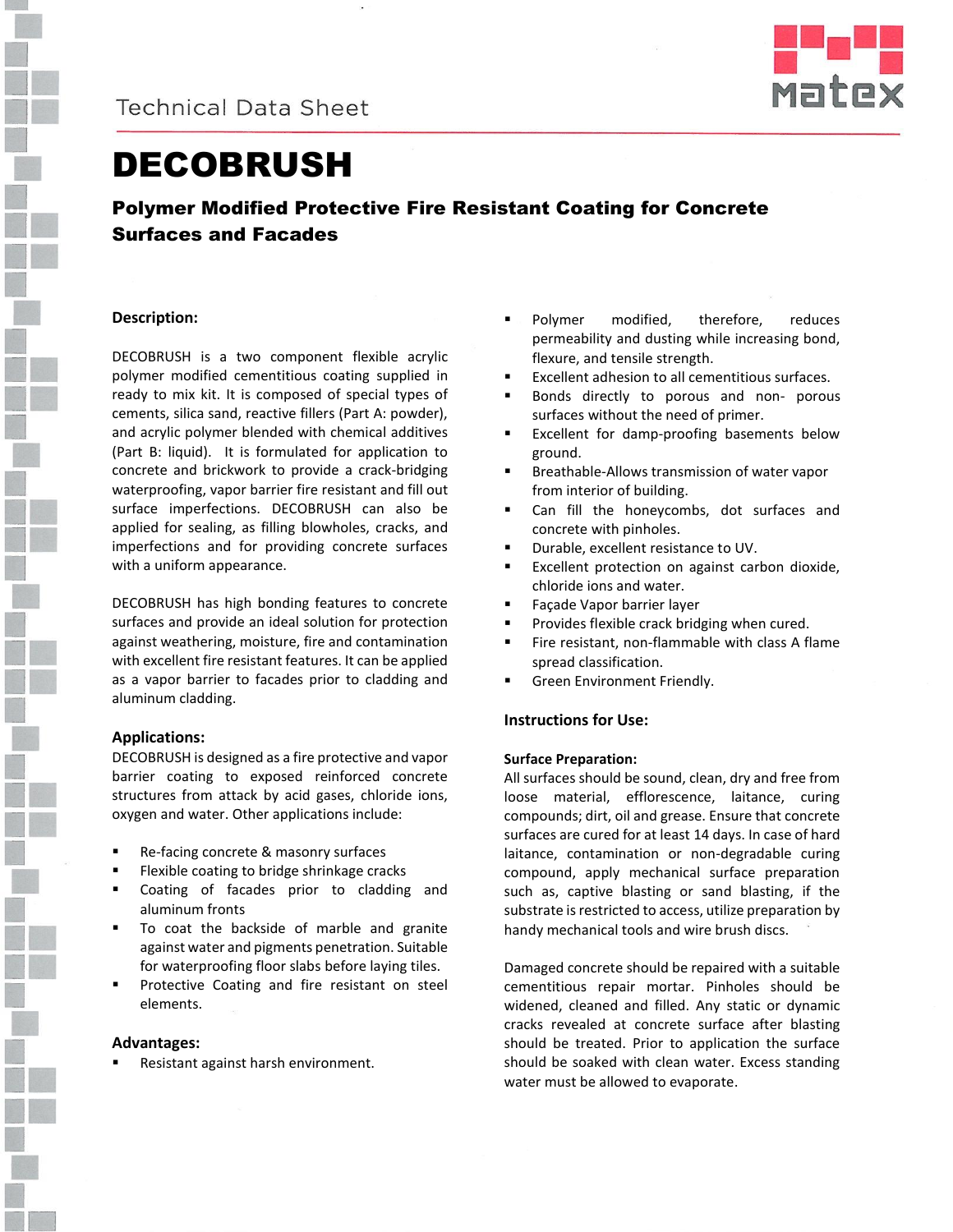### DECOBRUSH

#### **Mixing:**

DECOBRUSH is supplied in a pre-measured quantity of a powder (part A) and liquid (part B). In a clean mixing container pour the polymer (component B) into the container and then add slowly the contents of the powder bag (component A). Use a low speed mixer (300-400 rpm) for an interval of 3-5 minutes till a Homogenous lump free consistent mix is reached. Leave the mix for 4 minutes to allow air entrapped to be released. The mixture should be placed immediately after mixing.

#### **Application**:

DECOBRUSH can be applied with a brush or a spraying machine, wet the surface of application thoroughly with clean water till a saturated surface dry 'SSD' condition is reached, this allows best adhesion and proper curing of the slurry.

For vapor barrier application, apply two coats of the material with a total thickness of 2.0mm at spread rate of 1.0 Kg/m<sup>2</sup>.

DECOBRUSH is a stand-alone performing product and requires no finishes. It can also be over coated with a finish coat of HYDROCRYL CRC reflective acrylic topping as a reflective coating.

#### **Standards:**

DECOBRUSH conforms to:

- ASTM D4541-02, ASTM D412
- **ASTM E 96**
- DIN 1048
- EN 12390/8
- ASTM E 119-16
- ASTM E 84

#### **Coverage:**

For external facades theoretical coverage for one kit achieves 13.75 to 14.0 square meters.

#### **Fire Classification:**

According to International Building Code 2015, Section 803.1.1 Interior wall and ceiling finish materials classified in accordance with ASTM E84 or UL 723

| <b>TECHNICAL PROPERTIES</b> |                           |                                   |                  |
|-----------------------------|---------------------------|-----------------------------------|------------------|
| Color                       |                           | Dark Grey, Brick Red,             |                  |
|                             |                           | Dirty Green                       |                  |
| Density                     |                           | $1.60 \pm 0.05$ g/cm <sup>3</sup> |                  |
| Workability                 |                           | 60 minutes                        |                  |
| pH of Mixture               |                           | $\geq$ 12 at 20°C                 |                  |
| <b>Bond Strength</b>        |                           | 1.40 N / $mm2$                    |                  |
| Elongation at break         |                           | 20%<br>$\mathbf{r}$               |                  |
| <b>Tensile Strength</b>     | $\mathbb{R}^{\mathbb{Z}}$ | More than 1.00 N / $mm2$          |                  |
| Heat Temperature            | $\cdot$ .                 | -30°C to +90°C                    |                  |
| Resistivity to              |                           |                                   |                  |
| pressure                    |                           | Positive 1.5 bar                  |                  |
| Recoating Interval          |                           | 4-8 hours                         |                  |
| Water vapor                 |                           |                                   |                  |
| permeability                | $\ddot{\cdot}$            | $<$ 0.3 gm/m2/24 hr               |                  |
| Service Temp.               |                           | $+5^{\circ}$ C to $+40^{\circ}$ C |                  |
| Chloride resistance         |                           | Passed                            |                  |
| Water penetration           |                           | <b>NIL</b>                        |                  |
| Crack Bridging at           |                           |                                   |                  |
| <b>Breakage</b>             |                           | $0.5$ mm                          |                  |
| <b>Test</b>                 |                           | <b>Standard</b>                   | <b>DECOBRUSH</b> |
|                             |                           | <b>ASTM E84</b>                   |                  |
| Flame Spread Index          |                           | Class A                           | 15               |
| (FSI)                       |                           |                                   |                  |
|                             |                           | $0 - 25$                          |                  |
| Smoke Developed             |                           | Class A                           | 5                |

#### **Packaging:**

Index (SDI)

DECOBRUSH is supplied in 30 Kg. two component kits.

0-450

#### **Cleaning:**

Clean all tools with water before product hardens.

#### **Storage:**

Store in original packing in dry conditions away from direct sunlight and high humidity levels.

#### **Shelf Life:**

DECOBRUSH can be utilized within 12 months of production date if stored in proper conditions in unopened original packing.